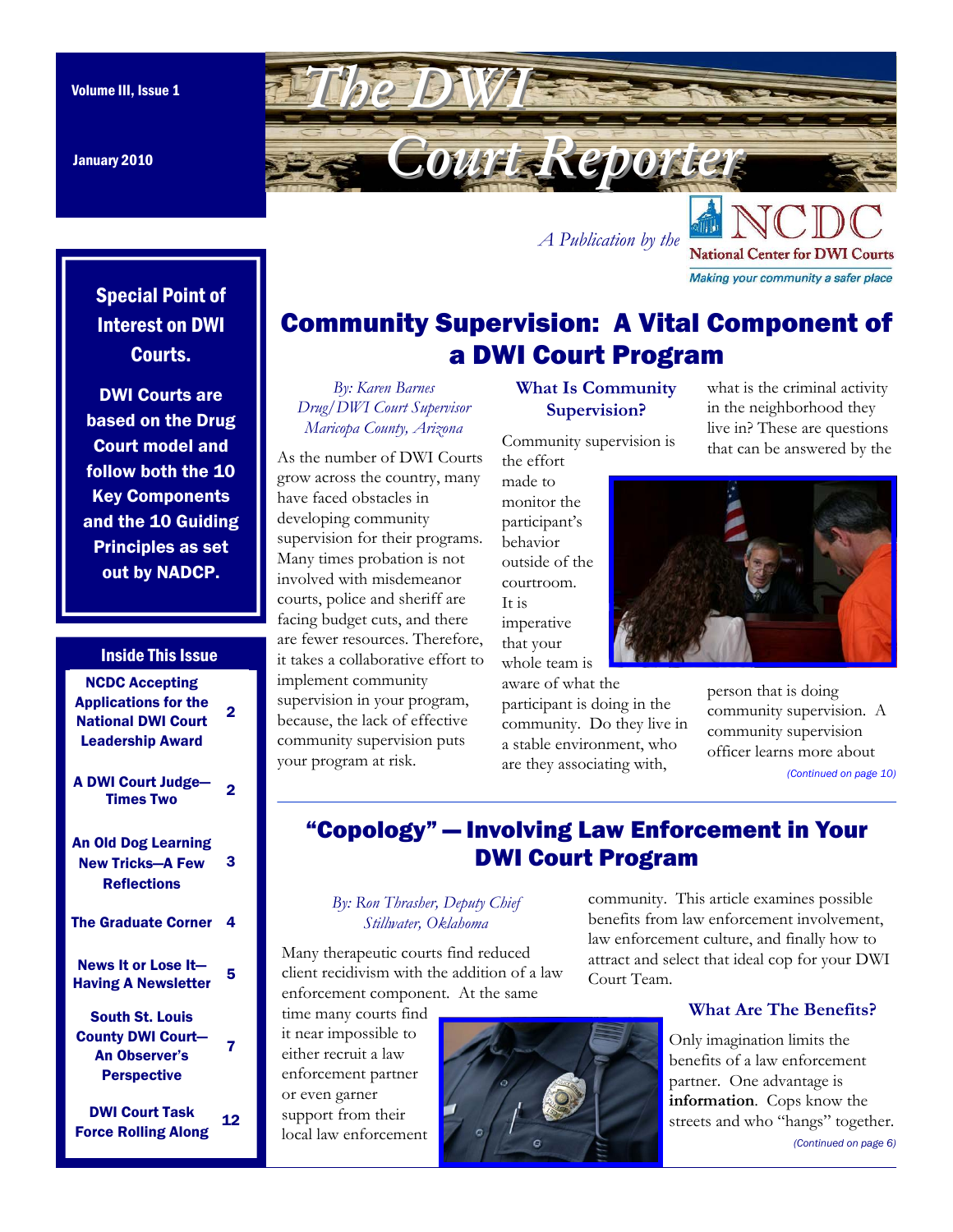## <span id="page-1-0"></span>NCDC Accepting Applications for the National DWI Court Leadership Award

The National Center for DWI Courts (NCDC) is pleased to announce that it is taking applications for the annual "National DWI Court Leadership Award." This award shines a spotlight of commendation on an individual and/ or organization that through their tireless efforts have saved countless lives and made communities a safer place. The nominee must meet the eligibility requirements listed below. The qualifications of the nominee must be



outlined in three (3) letters of nomination from three (3) different DWI Court professionals.

#### **Eligibility requirements and guidelines**

The nomination must meet the following three criteria to be considered:

The person and/or organization contributed to the advancement of the nation's DWI Court effort, and demonstrated significant personal leadership and exemplary

performance through both specific results and public recognition at the local, regional, state, or national level; and,

- The person and/or organization must be named in a letter of nomination from three separate DWI Court practitioners, articulating how the nominee meets the foregoing criteria; and,
- Nominating individuals must be members of NADCP.

*[\(Continued on page 13\)](#page-12-0)* 

#### *By: Kent Lawrence, Judge Athens, Georgia*

DWI Court programs around the country typically already have in place a team made up from various disciplines who are essential to the operation of DWI Court programs targeting high risk repeat offenders. Typically, team members include a judge, prosecuting attorney, a public defender or local defense attorney, probation officers, law enforcement, and treatment services. Most programs find a need to add a DWI Court coordinator and/or a program evaluator. However, one critical component which is often missing in DWI Court programs is the need for a substitute judge at times when the primary drug court judge is not able to conduct matters relating the operation of the DWI Court program.

It should be noted that most, if not all, judges who are engaged in DWI Court programs are actively involved with and primarily responsible for both criminal and civil dockets. Many judges conduct

## A DWI Court Judge—Times Two

criminal and civil jury and nonjury trials on a continuing basis. This being the case, it is not unusual for a criminal or civil jury trial to overlap scheduled activities for the DWI Court program. Additionally, judges have to regularly schedule criminal arraignments, set criminal and civil motion hearings, and conduct jail calls and probation revocation hearings. Also, judges have administrative and staff responsibilities which add to the potential for conflicts with DWI Court schedules.

## **It Is Critical To Have A Backup**

In my opinion, it is extremely important to have a substitute judge available to provide judicial assistance for DWI Court operations when the primary court judge is unavailable to address issues involving program participants. Unavailable situations may include, but not necessarily be limited to, other



scheduled court matters, sickness, meetings, vacation, etc. It is essential that the substitute judge be trained and knowledgeable of the drug court model, and the day to day operations of the program. Furthermore, the substitute judge needs to feel as a member of the team, and attend when possible, all staffing sessions and court sessions with the program participants. In fact, the primary court DWI judge, even when present, should on occasion defer to the secondary judge to conduct court sessions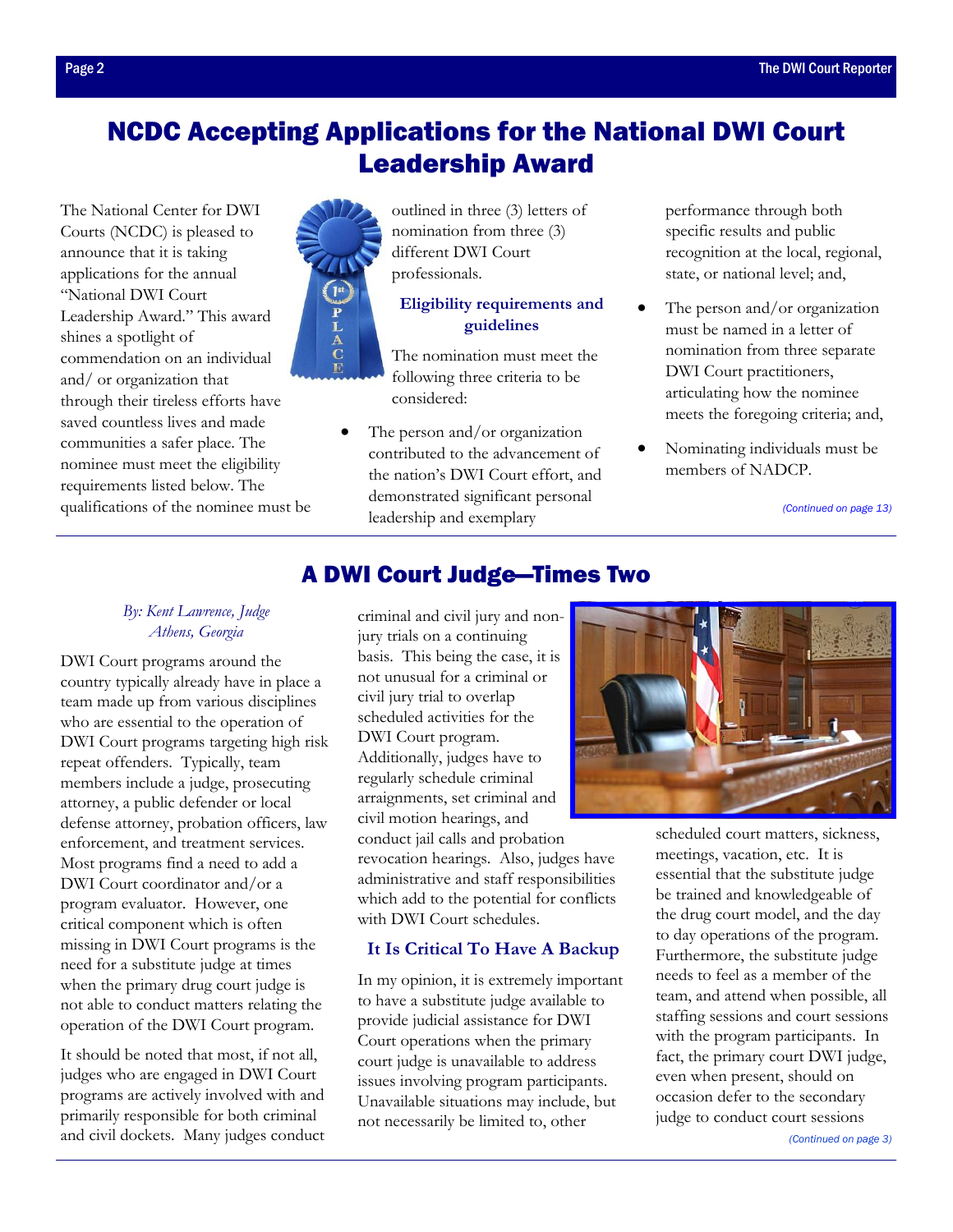## An Old Dog Learning New Tricks—A Few Reflections

#### <span id="page-2-0"></span>*By: David Wallace Director National Center for DWI Courts*

It was the day after New Year's Day twenty-five years ago, a particularly icy and cold day, that I walked into a courtroom as a new assistant prosecuting attorney (APA) in Eaton County, Michigan, a rural community outside of Lansing, Michigan. I was eager to start doing jury trials, and ultimately make my community a safer place to live. I became a prosecutor because I believe that holding people accountable for their actions will make the world a better and safer place. But what does it mean to hold a person accountable?

Prosecutors across the country take an oath to "do justice." That is our obligation; it is not to get a conviction. Many times, justice is

served by obtaining the conviction, and recommending to the court that the person serve some time behind bars. Other times, it is appropriate to allow for a reduced charge and possibly probation in lieu of jail. On occasion it could even mean to dismiss a case.

#### **In The Courtroom**

As a new prosecutor, the vast majority of the cases I handled were driving while impaired charges, although at the time in Michigan, the charge was called "Operating Under the Influence of Intoxicating Liquor." (OUIL). It was routine to allow a first time offender to plea to the charge of impaired driving, a less serious charge, but still an alcohol offense, and probation. For repeat offenders, we would be more stringent. We very rarely ever



reduced an OUIL charge to a nonalcohol offense. That would usually only happen if there as a problem in proving the case in court.

As time passed, I handled the felony cases, the OUIL 3rd offenses – and some of them went to prison and some received jail with probation. But what I didn't understand was that these individuals were alcohol

*[\(Continued on page 8\)](#page-7-0)* 

## A DWI Court Judge—Times Two

#### *[\(Continued from page 2\)](#page-1-0)*

with the participants. It is important that participants develop a comfort level with both judges. A substitute judge should also continue to attend annual state Drug Court and the NADCP annual conferences in order to remain current on developments in the DWI Court arena.

#### **What About Retirement?**

The last issue which needs to be addressed is the matter of judicial retirement by the primary judge of the court program. At some point in time, all programs will face

the situation where the primary judge of the DWI Court program has made a decision to retire from the bench. If a second judge is not already in place, a program is likely to experience issues of concern which are not likely to occur if that judge is ready and able to continue the program without any disruption of established services for the participants.

Without question, the addition of a substitute judge is vital to the

However, one critical component which is often missing in DWI Court programs is the need for a substitute judge at times when the primary drug court judge is not able to conduct matters relating the operation of the DWI court program.

continued success of an DWI Court program. I highly recommend that programs consider the addition of a second judge who is trained, capable, and passionate to carry on the operations of the existing court program.

*Editor's Note: Hon. Kent Lawrence is the judge of the State Court of Clarke County in Athens, Georgia. He was appointed by the Governor to complete the unexpired portion of the term of the late Honorable Grady Pittard from November 1985 through December 1986. On January 1, 1987, he continued service as State Court Judge after having been elected by the citizens of Clarke County to each [term thereafter. He is currently a](http://www.dwicourts.org/learn/about-dwi-courts/dwi-academy-courts) DWI Court Academy Judge and on the Board of Directors for NADCP.*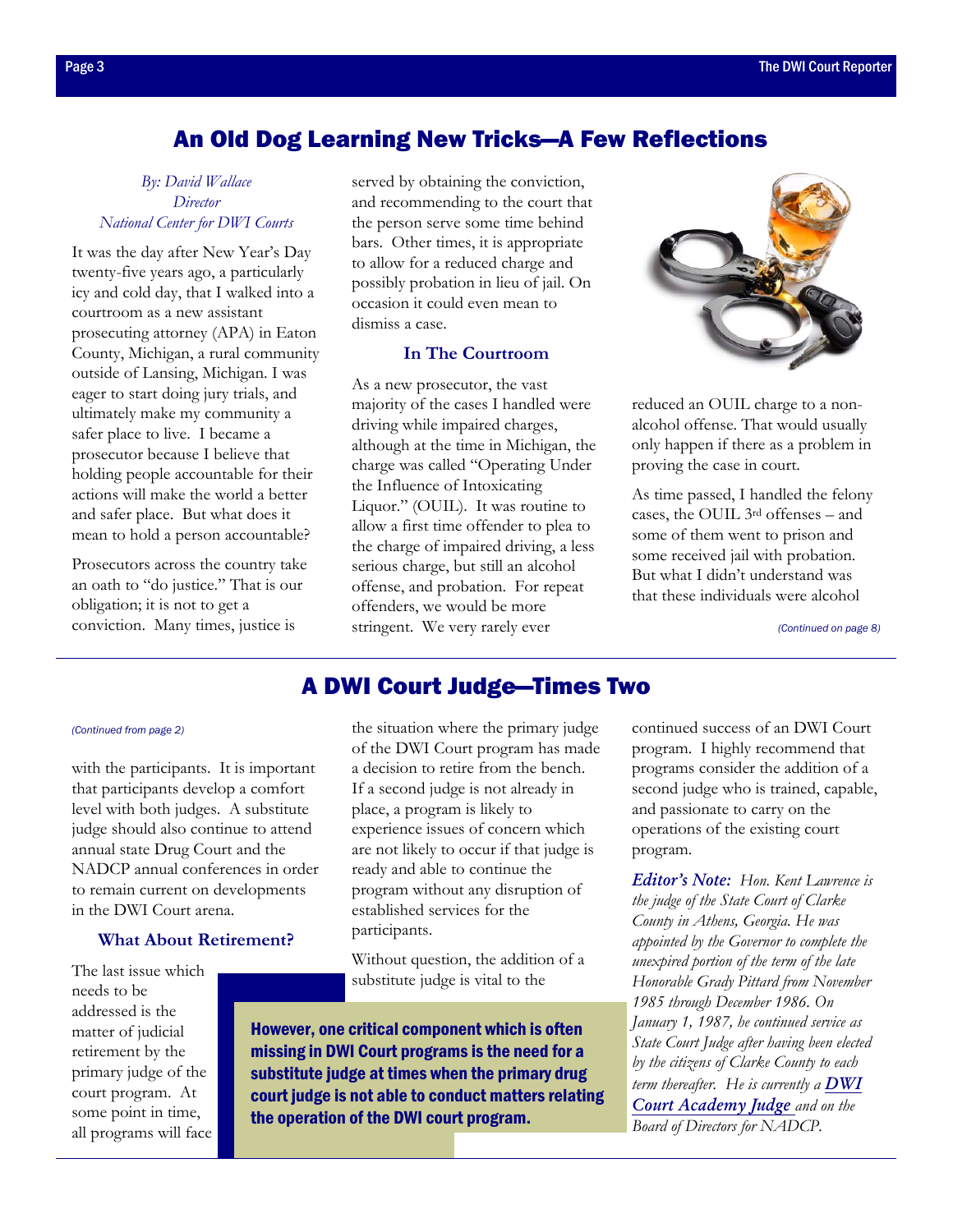## The Graduate Corner

life as I had for the previous ten years. However, that basic premise was faulty. I have always enjoyed the fellowship of other AA members and

didn't have any qualms about participation. When attending the mandatory court appearances, there was always an element of fear. Fear that my name would be called even if only to get a birthday card, receive a certificate to the next phase of the program or knowing that a sanction

was in the offing. The outside requirements (doing what was required to maintain my driver's license, attend risk reduction classes,

etc.) were probably the

*Editor's Note: This article is by a DWI Court graduate. If you have the opportunity, I highly recommend that you go to a graduation and see what is possible. DJW* 

#### *By: Graduate*

The choice to enter the County DWI Court Program was ultimately mine. Little did I know what it really meant. My attorney, knowing my history of DWI convictions, recommended that I enter the program. I suspect he really believed that it would be beneficial to me in the long term. The alternative was to spend a great deal of time as a guest of the county, spend more money than I had available, lose my privilege to drive as well as continue to add up more losses from sources that I had yet to consider. Did I really understand what the commitment entailed? Not yet; that was part of the program yet to unfold itself. My initial thought was that I could complete the requirements laid out before me, but I didn't really have to change much

about my life in general. My understanding of why DWI Court programs were started was nil and, of course, I was the exception.

"It [DWI Court] is an opportunity to change a life, a pattern of destructive habits and become a productive member of society."

because I thought I could do just enough to "get by." I had yet to take the program seriously and make a commitment to getting better as a family member, employee, friend, and most

importantly, for myself.

#### **My Learning Curve**

easiest of the requirements, although the most costly. Over time, I learned what an impact the random screening process could have and what the counseling sessions were meant to do. The cost became very high for me

Because of my general attitude upon entering the program, I had a number of sanctions and spent more time than I ever expected in the County Jail. That was probably the

start of the process of my "getting it" in terms of just exactly what the program was designed to do. I was angry, defiant and resentful that there were so many controls that I couldn't avoid. As a result of my behavior, I lost my job, my home, and a great deal of self esteem. I learned more about addiction issues and met more people with serious criminal records than I ever suspected. As I violated the terms of the program, the



sanctions became more serious and my life, as it had been, disappeared.

The challenges presented are vast and consequential in nature. I learned that the program was designed for me

to understand that I cannot ever drink and drive. Participation in counseling was a mandate in order to understand how I got to where I had arrived. Learning to live life without the crutch of alcohol was an imperative if I wanted to live and be a better person to all of the people that genuinely cared and loved me. It became so important for me to learn that I only had one chance to change; the option of completing the program and then continuing to drink wasn't an option at all. I truly didn't want to be one of the people who sailed through the program without incidence and then returned because they hadn't changed their habits and were still having problems with family, employment, friends, and their general lifestyle. I didn't want to be one of the people who had this

#### **It Takes More Than Getting By**

Attendance at AA meetings, counseling sessions, evaluations, court appearances, random drug testing, and other program requirements all seemed little to accomplish. The fees were, at the time, manageable and I would be able to continue to live my

<span id="page-3-0"></span>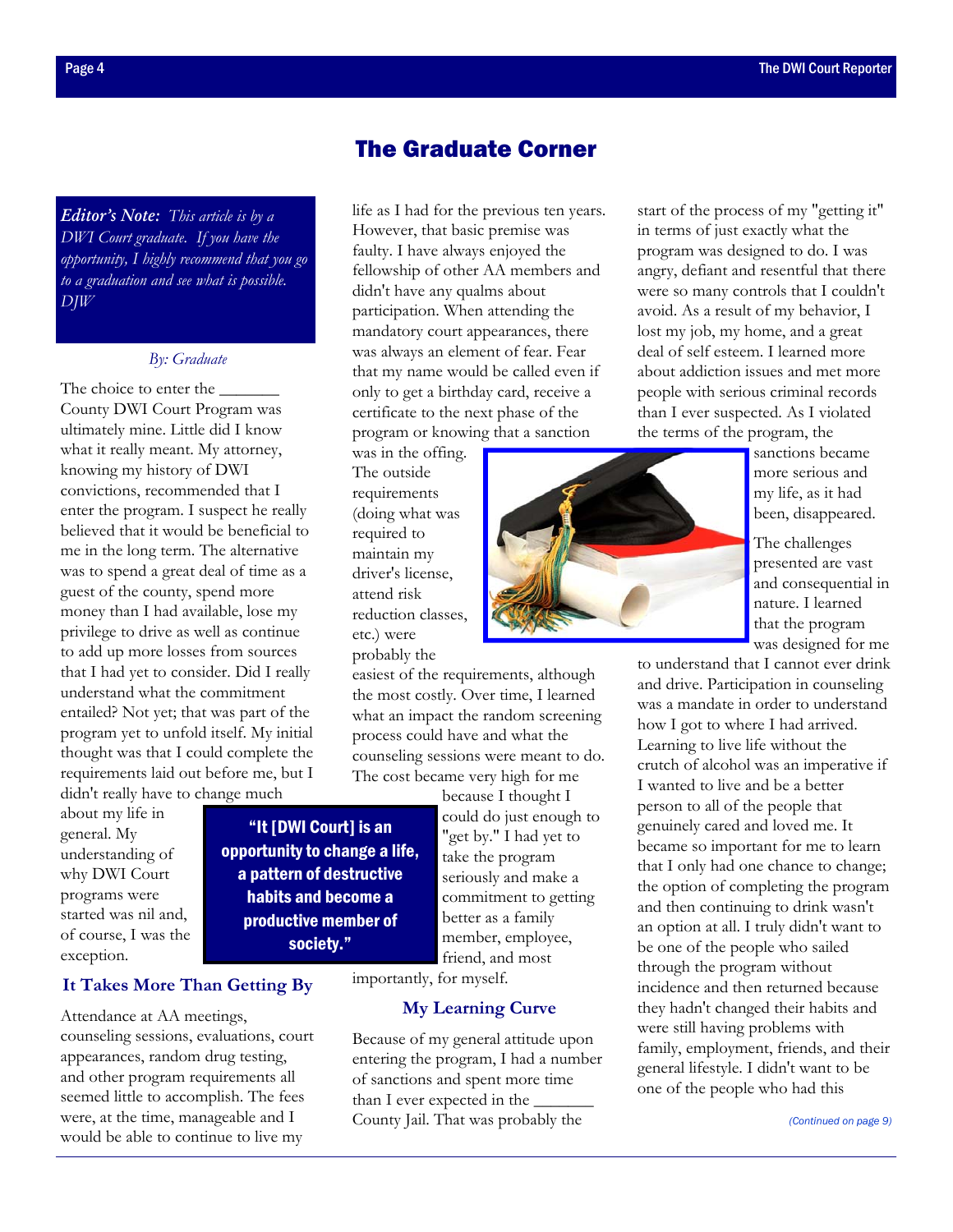## News It or Lose It— Having A Newsletter To Spread the Word

#### *By: David Wallace*

<span id="page-4-0"></span>For several years, I have been an absolute believer in the benefits of distributing a newsletter. I created one in the position I had before I became the director here at the National Center for DWI Courts, and I do this one as well, and I've seen the benefits from those publications.

I believe a DWI Court should also have its own newsletter. A newsletter can easily put out the word on the work being done and it can be put in a format that gets the message across effectively and in a way that it should be covered. But what is critical to a successful newsletter is making it useful to the readers. One way to have useful content in a newsletter is to develop and write your own articles, or include a calendar of upcoming events.

#### **Raising Awareness**

Over the past several months, I received sample newsletters from around the country, including one from the 6th District DWI Court in Duluth, Minnesota. When asked about it, **Assistant Chief Judge Shaun Floerke** from the court said: "I regularly forward our newsletter to friends, policy makers, system



partners, contacts, etc. In these times of the politicization of sentencing and corrections spending, it is essential to inform everyone we can about the impact of our courts, the changed lives, the long term impact of those changed lives, and also the vast amount of resources saved using the problem-solving model." **Amy Lukasavitz**, the DWI Court Coordinator noted: "We started doing this in December 2008, and we have had a lot of success with it. Local news media is on our list and they have picked up stories from the newsletter or they have helped with stories in it. The Newsletter itself has raised over \$500 thus far. But much of the PR especially with our County Commissioners is priceless."

#### **What Does It Take?**

A newsletter doesn't have to be 25 pages to be effective – it can be one page or 8 pages or any number of

pages that is useful. And now, with the convenient software such as Microsoft Publisher or Adobe InDesign CS4 or Scribus, or Broderbund: The Print Shop, or… well you get the idea. There are now so many software variations to publish a newsletter that the list can go on and on, and they easily give it a more professional look. Also with email, it makes it possible to have a newsletter at virtually no cost, after the software is purchased. All that is needed is the time of putting it together and then sending out the finished product attached to an email. You will be amazed at the response from everyone, and the requests you get down the road to add another person to your distribution list.

"In these times of the politicization of sentencing and corrections spending, it is essential to inform everyone we can about the impact of our courts, the changed lives, the long term impact of those changed lives, and also the vast amount of resources saved using the problem-solving model." Judge Floerke

## Get the Home COURT Advantage!!

[Questions about DWI Courts? What does the research say? Find](http://www.dwicourts.org/ncdc-home/)  pictures and videos of DWI Court events. Get the latest NCDC publications or download TA forms.

Go to www.DWICourts.org for that and more!!

| of Connective DWG Course.<br>of sales constituents a party artists<br>CDC v Lanta                                                                                          | LEARN                                                                                                                                                                                                                                                                                                                                                                                                                                                                                                                                                                                                                                                                                                                                                                                                                                                                                                                                         | RESOURCES JOIN                         | <b>PARTNERS</b>                                                                                                                                                                                                  |                                                                                                                                                                                             |
|----------------------------------------------------------------------------------------------------------------------------------------------------------------------------|-----------------------------------------------------------------------------------------------------------------------------------------------------------------------------------------------------------------------------------------------------------------------------------------------------------------------------------------------------------------------------------------------------------------------------------------------------------------------------------------------------------------------------------------------------------------------------------------------------------------------------------------------------------------------------------------------------------------------------------------------------------------------------------------------------------------------------------------------------------------------------------------------------------------------------------------------|----------------------------------------|------------------------------------------------------------------------------------------------------------------------------------------------------------------------------------------------------------------|---------------------------------------------------------------------------------------------------------------------------------------------------------------------------------------------|
| <b>Change State Lowers</b><br><b>Latingwood</b><br><b>Security</b><br>a ragu-<br><b>Britannich Miller</b>                                                                  | <b>LEARN</b>                                                                                                                                                                                                                                                                                                                                                                                                                                                                                                                                                                                                                                                                                                                                                                                                                                                                                                                                  |                                        |                                                                                                                                                                                                                  |                                                                                                                                                                                             |
| Impared driving is you.<br>of America's deadless!<br><b>MONTANA</b><br><b><i><u>Send cars (maximal</u></i></b><br><b>Bloats land Easterald</b><br>abot accounts toldy<br>. | Very Library<br>scalar book in the Colly well and a series and a water and with William and<br>these schoolcals who have an matchin, to low a preductive big without attained, and<br>muss importantly. Day are a significant throat to others on the niast<br>Regeal DVA eRondors are involved to dispersonationalists more cracker allow.<br>comparation all drivers on the road. These industrials are consumed by the meet to<br>show, and unfaturately. She idea show with longer results.<br>Trailitional sentencing efforts have not warked to change their behavior. DISE County<br>were closed to charge a person's building by precising accountability with<br>ellerate signiversity and king bein beatmant.<br><b>Albanyt Drive Canadia</b><br>Both Court is an accountability source<br>instruments of the company that best party of<br>the fundamental detailed and a higher<br>include it transports that the first financial | Endorsements<br>wind their box-basics. | DW Courts fancs on the hardcure impaired distring tituer, these industrials also are<br>An Arm Deams great, and worse<br>position from the contemporary of press<br>and detections feel to depress \$1 Most out- | <b>» GET EMAIL UPDATES</b><br>> GANT MOVE<br><b>TELL A PHENO</b><br>EVENTS & CONFERENCES<br><b>WIND AND ARTIST</b><br><b>BARTH TOM ACCURA</b><br><b>Training Exchangers</b><br>Broken Allen |
|                                                                                                                                                                            |                                                                                                                                                                                                                                                                                                                                                                                                                                                                                                                                                                                                                                                                                                                                                                                                                                                                                                                                               |                                        |                                                                                                                                                                                                                  |                                                                                                                                                                                             |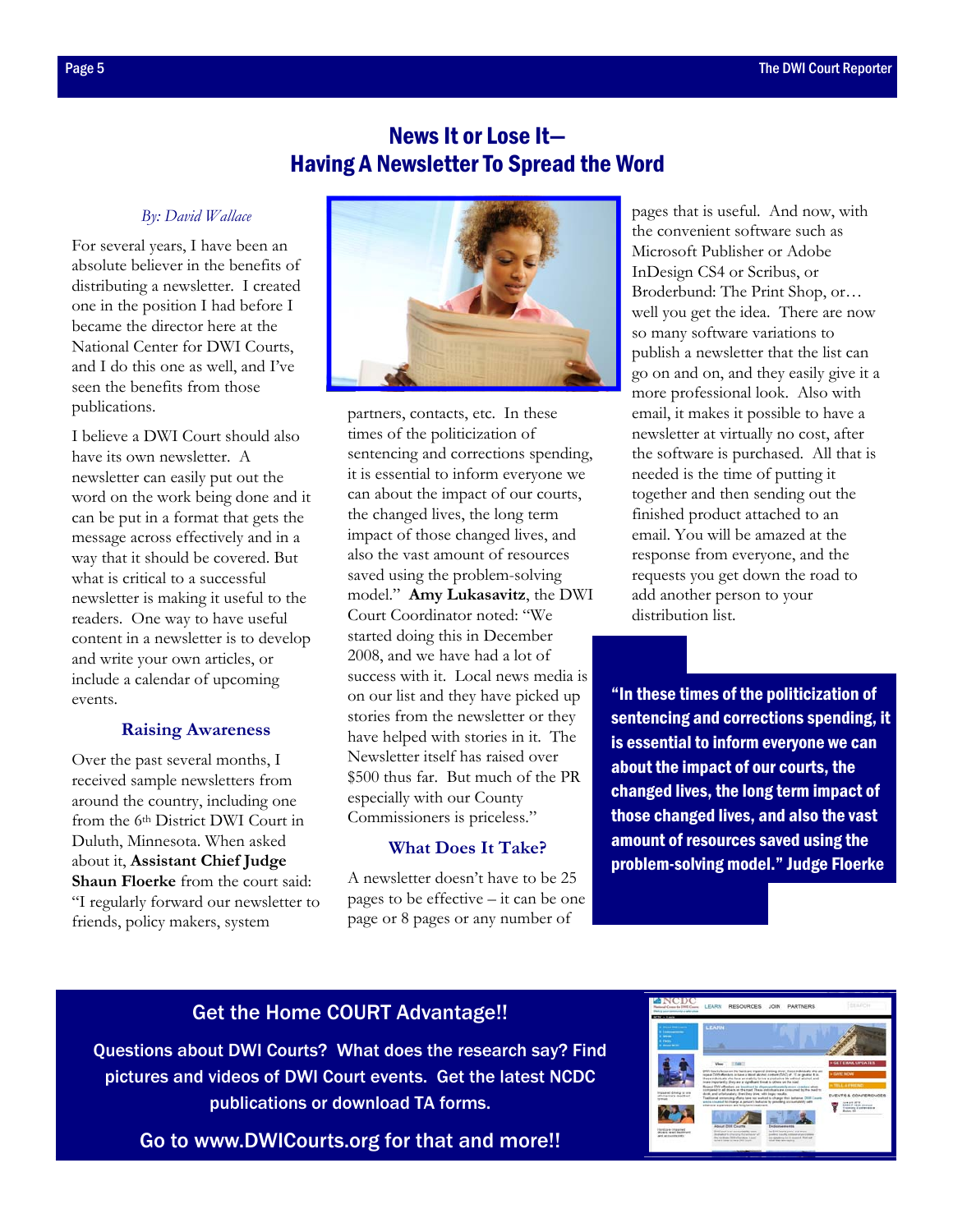## <span id="page-5-0"></span>"Copology" — Involving Law Enforcement in Your DWI Court Program

#### *[\(Continued from page 1\)](#page-0-0)*

Cops know the players even if they haven't been arrested and inducted into our criminal justice system. Seeing our DWI client together with a known drug dealer provides treatment with valuable information. Officers entering clients into police CAD (Computer Aided Dispatch) systems allow other officers to report seeing clients for example in bars and taverns, or late at night, sometimes in violation of court orders. CAD systems may even generate computer reports of traffic infractions or other misdemeanor offenses otherwise unknown to the DWI Court team.

#### **Keeping Safe**

Another benefit is **safety**. Regardless of who conducts home visits, having a law enforcement partner provides an increased level of safety. Cops receive countless hours of training to recognize and respond to dangerous situations.

Subtle cues alert a cop to the presence of drugs, weapons or the escalation of violence. Cops have buddies that are only a radio call away and nothing

sounds quite like approaching sirens, after dark, when a home visit goes bad. When the visit yields contraband but treatment is indicated, the cop may seize contraband, enter it into police custody, and make a report to the judge solving another problem for the non-law enforcement case manger. Finally it is nice to hear the friendly advice from the cop partner who notices some red phosphorus or iodine stains and reminds their non-law enforcement partner that

they just entered a current or former meth lab and to leave and to remove their contaminated shoes before

walking across their carpet at home where their children play!

#### **Knowledge is Power**

Cops say there is no right-ofpassage like that of

becoming a law enforcement officer. Cops solve problems. We empower and expect our law enforcement officer to fix anything from a barking dog to a murder investigation, often in the middle of the night without assistance. Cops by their nature must be informed and empowered to do their jobs. Imagine what it would be like to be that patrol officer, first on the scene of an infant rape and murder only to be relieved by a detective who

> investigates the crime. The stress increases when the case is either prosecuted or pled all without ever informing the initial officer of "what happened." These and other job stressors relate to law enforcement officers being as much as seven

times more likely to take their own lives through suicide than to be otherwise killed in the line of duty. Still, cops care.

#### **How To Get Law Enforcement Involved?**

Realizing the benefit and culture of the law enforcement partner, how do we get them involved?

• **Participate** – Invite your case managers, your director, even your treatment professionals to go

Finally, invite the arresting officer to graduation. You get a cop to a DWI Court graduation; you got them hooked for life. (Remember your own experience.)

on a police ridealong. Experience police culture from the front seat of a "black & white" (and take advantage of the opportunity to

discuss DWI Courts with your host officer);

• **Information** – Send the arresting officer a memo or e-mail telling them that their arrestee is in DWI Court (and a little about the court). Follow up with progress e-mails or court minutes (successes and failures along with the related sanctions and incentives). Finally invite the arresting officer to graduation. You get a cop to a DWI Court graduation; you got them hooked for life (remember your own experience);

• **Training** – Most law enforcement officers are required annual CEU (continued education training) to maintain their license or certification. Cops like to be trained by cops. Find a law enforcement officer with experience in DWI Courts to provide training to your staff and invite local law enforcement officers;

• **Accept** – Accept your law enforcement team member as a professional partner. Cops don't like to be talked down to; hear

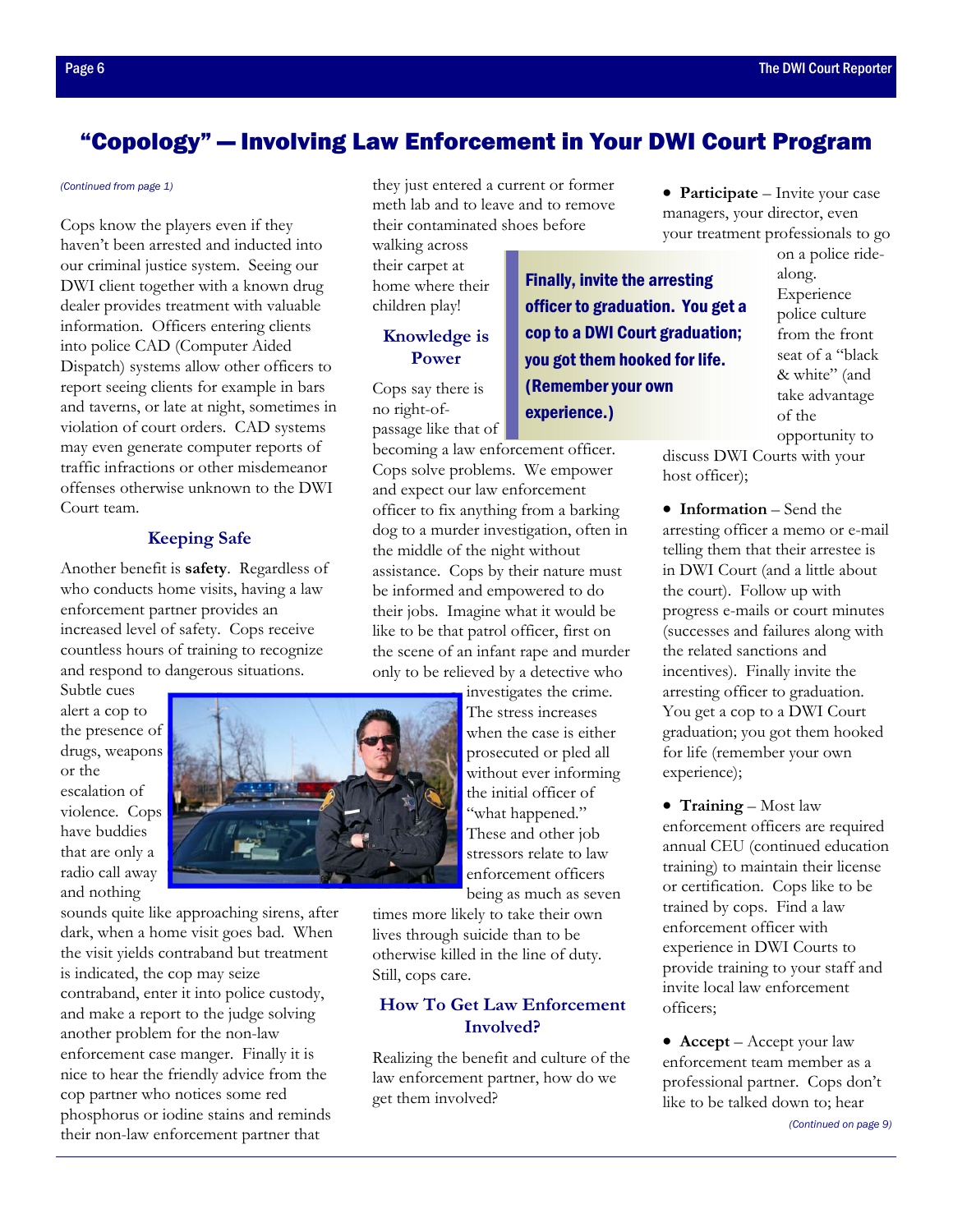## <span id="page-6-0"></span>South St. Louis County DWI Court: An Observer's Perspective.

#### *By: Laraine Lekander*

I am a resident of a neighboring county and a corrections professional with 15 years of experience. I recently attended a session of the South St. Louis County DWI Court (located in Minnesota) and participated in the initial team meeting and viewed the court process. As a resident, I was thoroughly impressed with the effectiveness of this process and as a corrections professional I say, "What has taken us so long?"

Crime in our country, be it DWI, theft, armed robbery or sexual conduct cases takes a toll on our society. It reduces our ability to trust, it takes away our freedoms and it is enormously costly. If crime creates such a deficit in our country, it begs the question, "What alternative options are available?" The second question we must ask is, "Are we brave enough to advocate for an alternative to our traditional court process?" My response to this is that we must.

#### **Being Held Accountable**

Many offenders will be held accountable for their crime in the form of incarceration in our local jails or prisons. 95% of them will be returned to our community. They will become our neighbors. It behooves us to look for alternatives to our current justice system and it behooves us to review our definition of accountability. Time and time again, studies show that programs such as our local DWI Court hold people accountable and are the answer to the recidivism dilemma.

Personally and professionally I have lived on both sides of the argument on the definition of what it means to hold people "accountable" for their

Accountability and rehabilitation are pivotal factors in the work of a court. The work that is being done in the St. Louis County DWI Court addresses these pivotal factors at a different level.

actions. It is not an easy question to answer. I have seen the harm that has been caused due to crime and criminal behavior. I witness offenders who show up for meetings, sit in the back of the room and work minimally toward their treatment goals. I too have thought that prison must be the only answer. As I continue to educate myself and volunteer as an advocate for Restorative Justice and alternative sentencing, I see great benefit to continue the exploration and work within this philosophy of responding to crime.

#### **It Takes A Community**

The court I viewed promoted accountability, offered opportunities for the client to understand the impact of the harm that is created due to personal choices, and creates an amazing network of support that clients can utilize when difficulties arise. I saw smiles that were rewarded, I heard concerns that were addressed and I saw a coming together of community folks – not roles or positions, but of community; all supporting each other through challenges, hopes, and accomplishments.

Accountability and rehabilitation are pivotal factors in the work of a court. The work that is being done in the St. Louis County DWI Court addresses these pivotal factors at a different level. It seeks rehabilitation: rehabilitation of the offender through early intervention,

monitoring and treatment. It seeks accountability: accountability through the acknowledgement that a harm has been caused and that actions are required to change the destructive behavior. The revolving door in our criminal justice system can move more slowly if we advocate for and work towards accountability and rehabilitation by coming together in this supportive framework.

#### **Take An Active Role**

If you are a part of this court process, I applaud you. If you are not, please spend a day with this court. Questions and theoretical debates around the issues of accountability, effectively meeting the needs of victims, rehabilitation, prevention of crime, and re-entry of an offender to the community are issues for all of us to discuss.

Thank you to the court and clients for their willingness to allow us to be a part of their day.

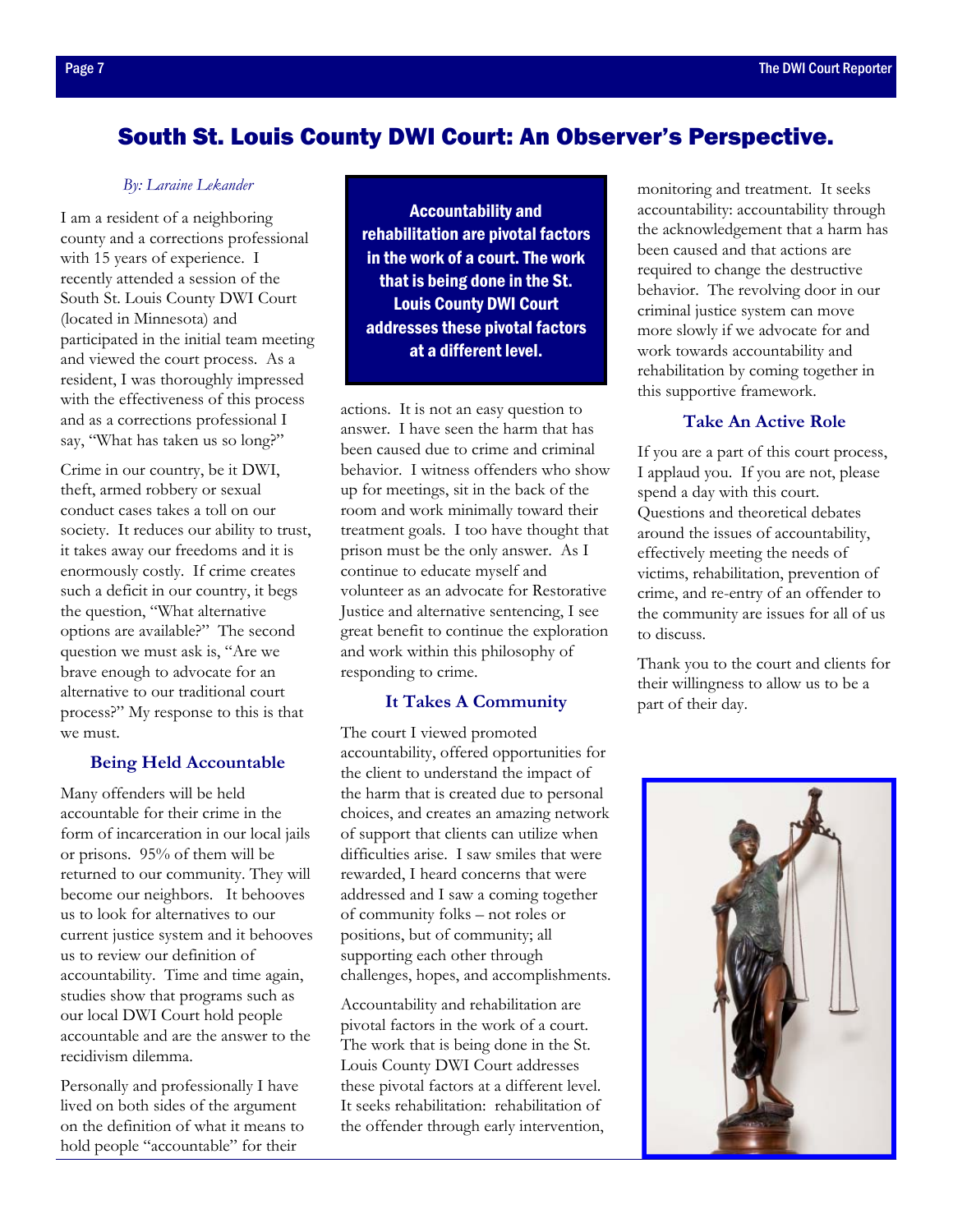## An Old Dog Learning New Tricks—A Few Reflections

dependent. I didn't understand what it meant to have that dependency. An OUIL felony defendant that received jail and was placed on probation would routinely violate the probation order once released from jail. Many times it was because of another OUIL charge, or for just drinking after having been ordered by the court not to drink. At the probation violation hearing, my usual argument was that he had his chance on probation and it was time to send him to prison. After all, I knew that it was a privilege to receive probation. I didn't believe the person deserved a second chance; it was time to send him to jail or prison depending on the case. It was simple. As I say, I didn't understand the compulsion to drink by a person dependent to alcohol. Drug Courts and DWI Courts didn't exist then, and treatment was mumbo jumbo; not to be relied on in the criminal courts.

What would happen of course is that the person who was sent to jail or to prison would soon be back before the court for another OUIL charge. Jail hadn't changed their behavior. With another violation, I argued for more time behind bars – at least that would keep the community safe while the person was incarcerated. I assumed that he would be back before the judge again, but I hoped I was wrong this time and he would learn his lesson.

It has been said by some that the courts are a catch and release system or a revolving door. This could not be more wrong. At that time, the courts imposed the sentence as allowed by the law, without having a true

<span id="page-7-0"></span>*[\(Continued from page 3\)](#page-2-0)* understanding of what addiction really is. Someone violates the law, and the answer was jail or prison. However, jail alone will not change behavior. States across the country have thousands and thousands of repeat DWI offenders, persons who did not learn their lesson in jail or prison, unable to do so because of their dependency to alcohol.

#### **Training Prosecutors and Learning Something New**

After 16 years in the courtroom, I decided it was time for a change; I had tried every type of case possible, from underage drinking to numerous first degree murder trials. I decided it was time to train prosecutors and law enforcement officers on how to successfully arrest and prosecute DWI offenders. It was those types of cases where, typically, innocent people die, and we needed knowledgeable prosecutors and law enforcement officers to ensure a successful prosecution. I became a Traffic Safety Resource Prosecutor (TSRP) for the state of Michigan, one of the first ones in the country. A short time after becoming a TSRP,

I started to hear about a program

## I now know that while jail is part of the whole process, it is not the way that we will ultimately change an addicted person's behavior.

called "Sobriety Court." (Note: Michigan calls their DWI Courts Sobriety Courts.) It was a court that specialized in working with the high BAC and repeat DWI offenders, using intensive supervision and longterm treatment to change the person's behavior. It was such a



novel concept. Of course it was a mistake, after all, jail was more important than treatment, right? Wrong. Time and time again, DWI Courts prove just how wrong that belief is with DWI offenders graduating and leading alcohol free and crime free lives.

#### **Change Takes Time**

After working with the courts in Michigan to educate myself and other prosecutors, and now having the opportunity to educate criminal justice professionals on a national scale, I now know that while jail is part of the whole process, it is not the way that we will ultimately change an addicted person's behavior. It takes time and effort by the offender, it takes an understanding of the issues involved, and it takes hard work. For every two steps forward, there can be a step backward. DWI offenders don't grow up saying I want to become dependent on alcohol. It is a process that happened over time for a variety of reasons. Those reasons have to be brought out into the light of day, examined and processed. The only way a person will do that is through long-term treatment. Of course, with the power of the courts to enforce a person's attendance in treatment, the individual will be significantly more successful. It is

*[\(Continued on page 11\)](#page-10-0)*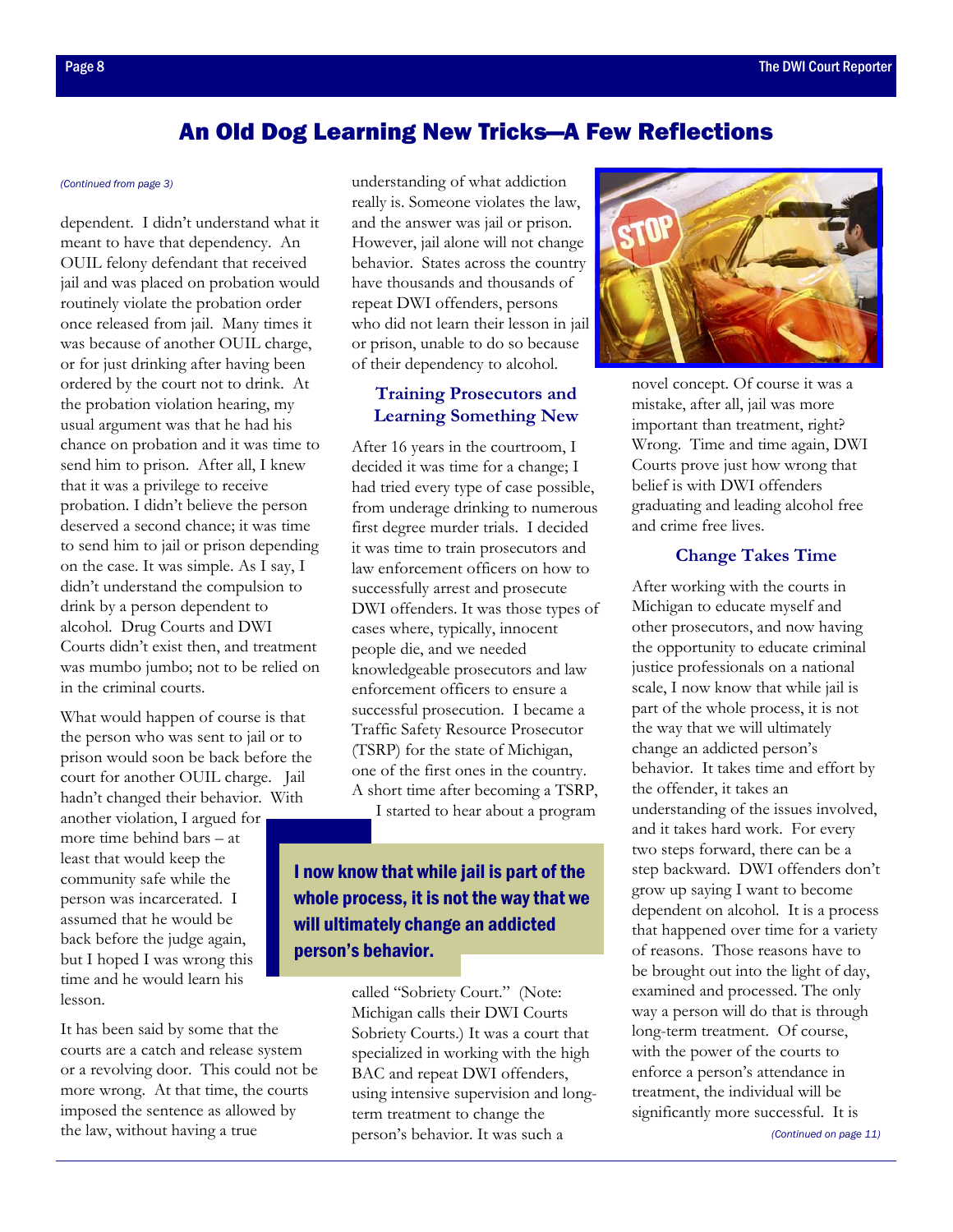## <span id="page-8-0"></span>"Copology" — Involving Law Enforcement in Your DWI Court Program

stories about bad cops; and they don't fix tickets. You will be surprised with the education. training, and insight provided by "your cop;"

**Ask** – Cops solve problems. The concept of "Community Oriented Policing" focuses on the ability of the first-line officer to find innovative ways to navigate the local bureaucracy and solve problems. Everyone (even cops) likes to be involved and to be needed. Involve your cop.

#### **Conclusion**

Finally, the time comes to select and welcome your law enforcement

chance and then received another DWI, killed someone in a DWI related car accident, continued behaviors that led them back to jail for another type of offense or died. I didn't want to be one of the many that I know who drank and/or drugged until their body was so ravaged that health issues and death were their final sentence.

#### **Taking Charge Of Myself**

My drinking career was very short in comparison to many. Because my son committed suicide just over 10 years ago and I couldn't comprehend why, I turned to alcohol as solace to ease the pain and learn to sleep at night. It became a habit to get up, go to work and then come home and drink. Too many of those years brought isolation, loneliness and a general overall feeling of detachment and degradation. It wasn't until I had made a commitment

*(Continued from page 6)* **partner to your DWI Court team.** Traditionally the Judge or Director approaches the Chief begging for an officer to be assigned to the team. Follow these suggestions and who knows; just maybe there will be officers begging the Chief to be assigned to this "new thing" that saves lives, reduces recidivism, reduces the carnage of drunk drivers, and "saves money" for the Chief and his/her department and their community by reducing police calls for service.

> *Editor's Note: Dr. Ron Thrasher is the Deputy Chief of the Stillwater, OK Police Department, is a Visiting Assistant Professor at Oklahoma State University, and the President of the Board of Directors of the Payne County Drug Court, Inc.*

## The Graduate Corner

*[\(Continued from page 4\)](#page-3-0)* to the DWI Court program that I began to understand the consequences of my actions and accept responsibility for my daily living and behavior. For that, I am sincerely grateful. Through participation in the various requirements of the program, I finally understood what an opportunity I had been given and grasped the concept that it was a "once in a lifetime" offer. It was my responsibility to grab hold of the resources made available to me and make a life change that would be long lasting and continual.

#### **Saving Lives**

Recently, I have encouraged a number of people to participate in a DWI Court program. It is an opportunity to change a life, a pattern of



A study, released March of 2008, entitled "*[Exploring the Key Components of Drug Courts: A](http://npcresearch.com/reports-publications/)  Comparative Study of 18 Adult Drug Courts on Practices, Outcomes and Costs*" examined the Key Components of Drug Courts, which includes: *[Key Component #10: F](https://www.ndci.org/publications/more-publications/ten-key-components/)orging Partnerships Among Drug Courts, Public Agencies, and Community-Based Organizations Generates Local Support and Enhances Drug Court Program Effectiveness.*

In considering that Key Component, NPC Research looked at 18 Drug Courts, and found that some do and some do not have law enforcement officers on the team. In examining those courts, it concluded that "having a member from law enforcement on the team was associated with higher graduation rates, 57% compared to 46% for those that did not have law enforcement on the team, and significantly greater improvement in outcome costs."

> destructive habits and become a productive member of society. Family relationships can be repaired, positive friendships will begin to reappear and the pride of accomplishment is paramount. The most important part of this program is that it can save an individual's life and, most probably, the life of another. I would like to see more young people enter the program before they have set a pattern that could last the rest of their years. I would implore those considering the program to take advantage of all the time, energy, concern, and dedication

> > of all the team members that spend so much time to make all of us more healthy human beings.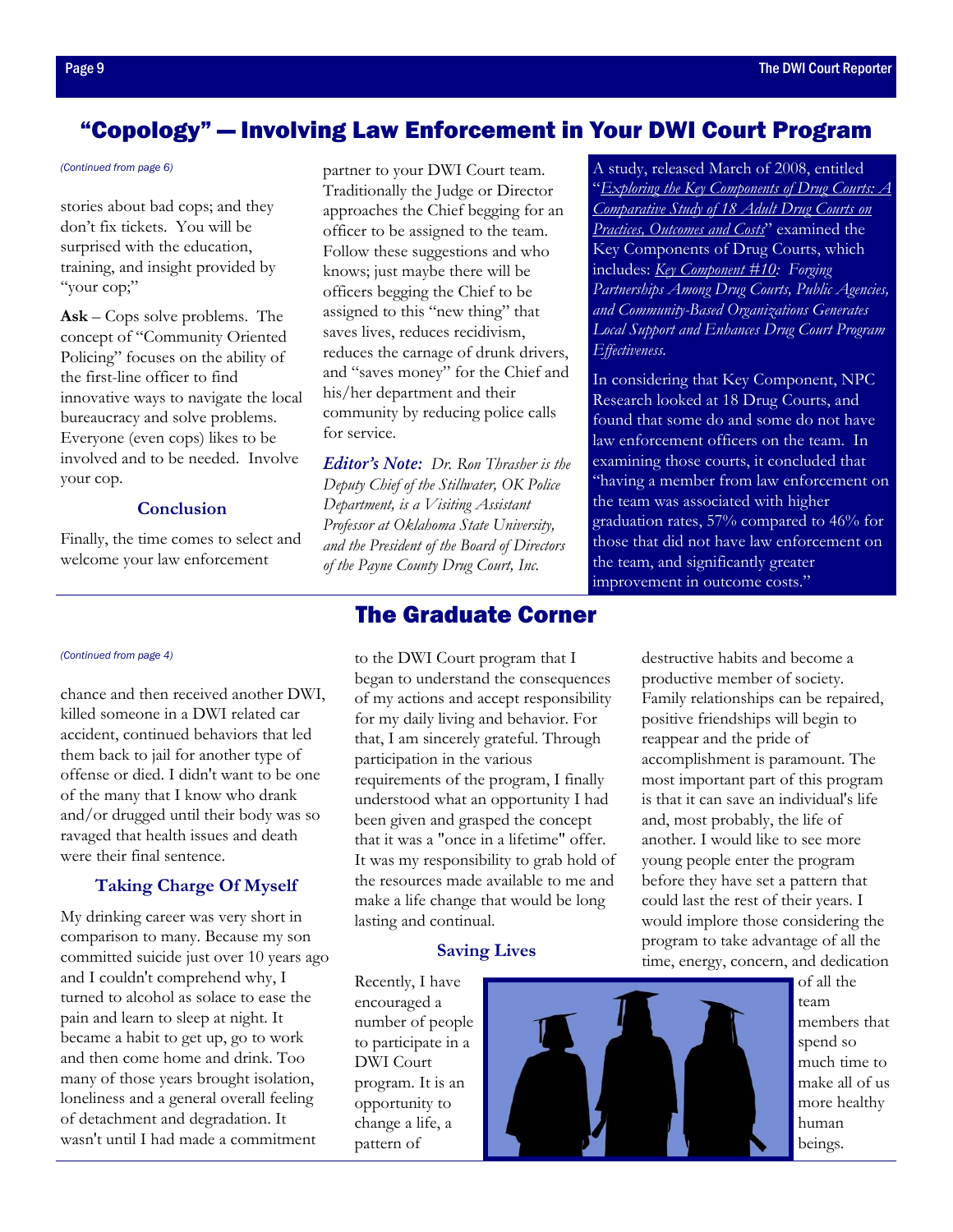## <span id="page-9-0"></span>Community Supervision: A Vital Component of a DWI Court Program

the participant in five minutes of a home visit versus three or four office and/or court visits.

#### **Who Does It?**

Consider all of the agencies that may be able to assist with community supervision including probation, police, sheriff, pre-trial and marshals. Possibly one of these agencies can do it, or a mixture of different agencies. Often, probation is a good fit as they have the experience of supervising the participant in the community and they may be sworn peace officers. They can bring a balanced approach to the team. However, with limited resources they may not be able to do all the supervision required. Police or sheriff can also assist with things like curfew checks and give information to the team if the participant is seen at a known drug house or in a high crime area.

#### **Why Do It?**

 The benefits of community supervision to your program are multiple. First and probably most important is protecting public safety. Often times, participants live in high



Community supervision officers can support the progress of the participant, and provide early intervention and accountability.

*[\(Continued from page 1\)](#page-0-0)* risk situations, but are unaware of the dangers in their living environment that could lead to relapse or reoffending. They are used to the way it has always

> been, and a community supervision officer can help clients see the danger in their living situations. Community supervision officers can support the

 Another goal of community supervision should be trying to "catch the participant dong something right." Giving positive feedback and providing incentives for compliance is a strong motivator to change behavior.

progress of the participant, and provide early intervention and accountability to the participant. Probation or community supervision officers can fill a gap in the community by providing accountability, information, identification of barriers to success, relapse detection, and early intervention opportunities to the team. This extends treatment and the court into the community. Community supervision protects your program's integrity to the participant as well as to the community. An example of a DWI Court requirement is a participant is not allowed to drive without a valid driver's license. Most participants have a suspended or restricted driver's license. The participant driving without a valid driver's license can threaten public

safety. If the court does nothing to check on compliance, the participant will drive without a valid license. The danger then comes when the participant relapses on alcohol and thinks nothing of driving because he has been driving all along.

#### **How To Do It?**

Community supervision officers can monitor the participant's compliance through several means. First it is important to identify all the cars that are used by anyone that lives in the

home. Ensure that any car driven by the defendant is in compliance with orders such as the interlock device. Mark the

tires of the defendant's car that is not supposed to be driven or check the odometer. Frequently set up surveillance at treatment and or court to see who drives there illegally. Each violation of this must be met with a swift response from the court so that the participant gets a clear

picture that all court requirements must be followed.

Another goal of community supervision should be trying to "catch the participant dong something right." Giving positive feedback and providing incentives for compliance is a strong motivator to change behavior. Developing positive relationships with the participant and the family can lead to better supervision and a more positive outcome.

#### **Home Visits—What Are They?**

 Community supervision needs to include announced and unannounced home visits. Announced visits are a good way to see the client at her best, meet any other family or friends that live in the home and build a sense of trust. Unannounced visits give us the chance to see how the participant "really lives". Often times, the unannounced visits gives an officer insight into barriers that may be hindering the participant's progress. It is very important that whoever does the home visits be trained in safety and given the appropriate equipment. There may be times that the team receives information that the participant has a weapon, or is selling drugs or is using a device to alter or "beat" the drug testing, all of which are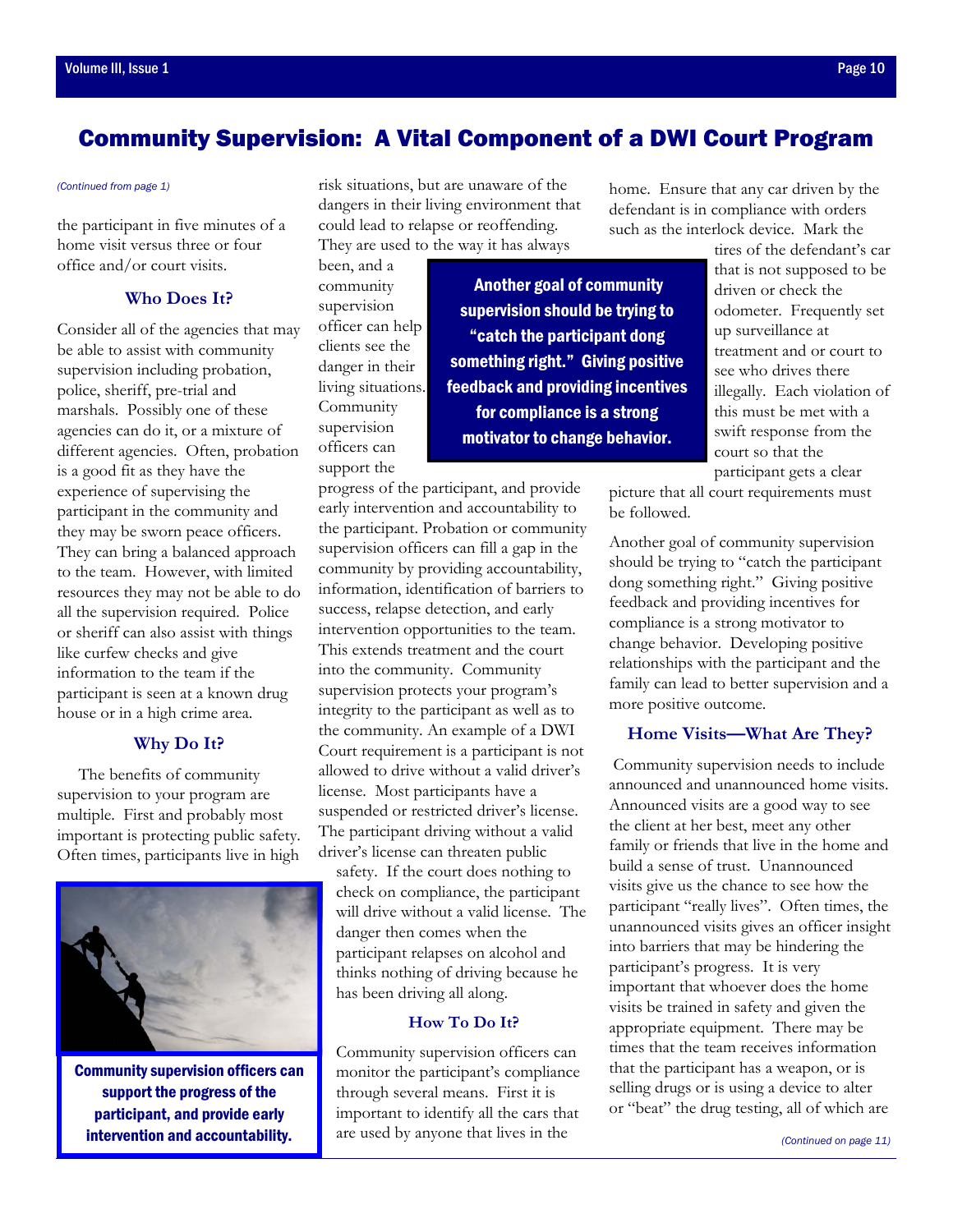## <span id="page-10-0"></span>Community Supervision: A Vital Component of a DWI Court Program

#### *[\(Continued from page 10\)](#page-9-0)*

a threat to the credibility of the program. Officers must have the ability to search the client and their person or property at any time. Any search done should be done in a respectful way and not a go in and toss the place. The most typical search would be to open the refrigerator or kitchen cabinets looking for alcohol. In more serious reports of drug sales, a search of the entire house, car and person is conducted. Often times the community supervision officer gets complacent and think they "know the participant" but it is not infrequent to find weapons and/or drugs in the home along with people that may be involved in criminal activity. Officer safety must always be considered as a high priority.

#### **Share the Knowledge!**

A very important piece of community supervision is that the information gained is related to the entire DWI Court team. Communication between all team members is imperative. Remember that some of the information relayed among the team may be protected by federal or HIPPA



It is critical to share the knowledge

guidelines, so first and foremost, have the appropriate release forms signed so the team can freely communicate. Then develop a protocol for how the information is relayed to the team. Some jurisdictions have the capability of doing this through computer information systems; others do it by progress reports to the team or a verbal report in staffing. Your team will need to develop a policy as to what the response will be to noncomplaint and compliant behaviors. For example, if a client is found intoxicated at home how should the community supervision officer respond. In some jurisdictions it would result in an immediate arrest while others it would not. This is why your whole team must have input in developing the community supervision guidelines and polices.

#### **What Is The Case Load?**

One last consideration is that effective community supervision is not done between governmental hours of 8-5. It requires home and field contacts at varying hours of the day and night. Also, the frequency the participants are seen is usually tied to phases in the program. The beginning phases require very frequent contacts in both the field and the office. Another consideration is the size of the supervision area to be covered by the officer. With all that in mind the team must consider what is a reasonable caseload size for the community supervision officer.

*Editor's Note: Karen Barnes is currently the Drug Court Project Director for Maricopa County Adult Probation, as well as an Adult Probation Officer Supervisor in Phoenix, Arizona. She is a past president of the Arizona Association of Drug Court Professionals. She is in her eleventh year with the DWI/Drug Courts in Phoenix, Arizona. Ms Barnes also serves as a trainer/consultant for the National Center for DWI Courts.* 

## An Old Dog Learning New Tricks—A Few Reflections

#### *[\(Continued from page 8\)](#page-7-0)*

the two together, the courts saying, "you will go," and the treatment provider saying "welcome, let's work on these issues," that makes success possible.

Twenty-five years ago as a "newbie" assistant prosecutor, I had no idea of the issues on addiction. I saw jail as

the end all, be all. Break the law, go to jail. It was simple. I now know that on issues of addiction, jail won't change much of anything. It is not simple. While jail and prison are necessary parts of our society as we have individuals that we need to be protected from, those that hurt us physically and mentally; we also need to be responsive to those individuals

that are alcohol dependent with a broader range of tools. We still need to hold those persons accountable, and at the same time, do everything in our power to ensure that they actually do change their behavior. That's what making a safer community is all about.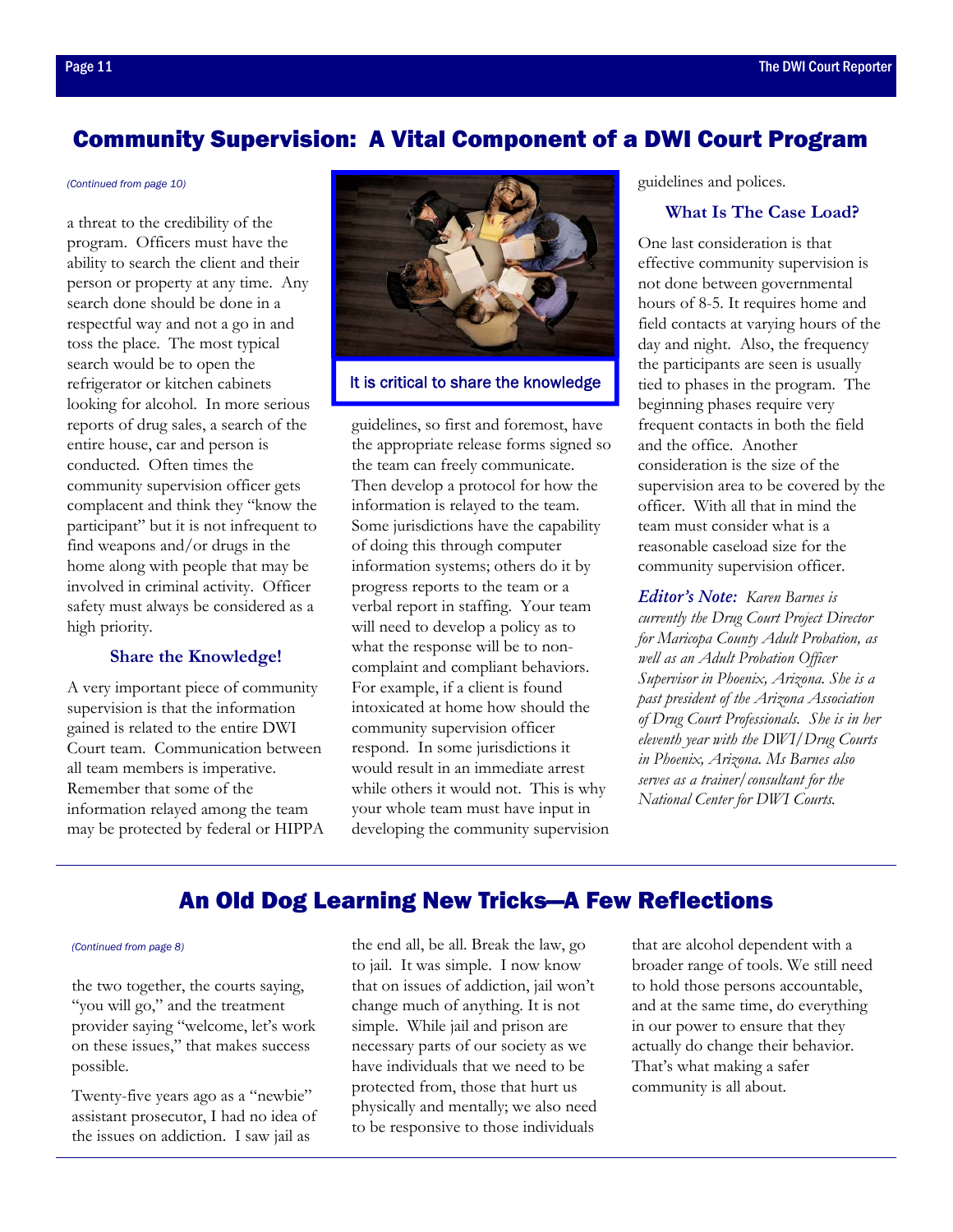## What's On The Docket? *DWI Court Events From Around The Globe*

<span id="page-11-0"></span>**MICHIGAN**: *This is an update from the previous newsletter.* House Bill No. 5273 was introduced on August 19, 2009. House Bill No. 5273 passed the House in the Michigan Legislature and on January 26, 2010, it passed the Senate Judiciary Committee,

moving on to the full Senate. If passed, the bill creates the DWI Court Interlock Pilot Project that will allow hardcore DWI offenders in a DWI Court program to obtain a restricted license to drive to and from treatment, employment, and school, as long as an ignition interlock device is also placed on the vehicle to be driven, and as long as they are in the program. This will be a useful "carrot" to encourage repeat DWI offenders to enter the DWI Court program.

**AUSTRALIA:** In late October of last year, the Director of the NCDC was honored to be a speaker at two separate conferences on DWI Courts. The 10th Annual Alcohol Interlock Symposium took place on the Mornington Peninsula, Australia on October 25-28th, 2009. Hosted by the Traffic Injury Research Foundation in partnership with VicRoads, this high-profile international event attracted 85

participants from more than 15 countries, The theme for this year's event was "Knowledge Transfer: Taking Research to Practice" which emphasized ways to encourage and support the implementation of evidence-



based practices for alcohol interlock programs across jurisdictions. The topics discussed by the director included examples of the types of programs that can be partnered with alcohol interlock programs, and how agencies representing each part of the criminal justice system have partnered with others to deliver alcohol interlocks.

Following the symposium, a companion one-day impaired driving workshop was held in Melbourne which attracted 120 interested drug and alcohol treatment professionals, judges, and legal practitioners who were unable to attend the symposium. The distinguished list of attendees included the Chief Magistrate for the state of Victoria, Ian Gray. At this conference, the Director discussed DWI Courts and how they have been changing the face of the American criminal justice system when dealing with the hardcore DWI offenders.

## DWI Court Task Force Rolling Along

[In December, the DWI Court Task](http://www.dwicourts.org/resources/dwi-court-task-force)  Force held its second in-person meeting in Washington D.C. Following a review of the new DVD on DWI Courts, the discussion revolved around ensuring fidelity to the model. DWI Courts are based on the Drug Court model but have in addition to the 10 Key Components the 10 Guiding Principles. It is those Guiding Principles that ensure DWI Courts are following the model and giving the most to their participants. However, as one member of the task force noted "this does not mean a cookie cutter approach. The Guiding Principles are just that, guidelines on what it means to be a DWI Court." Work will continue on developing a checklist that lays out what a DWI Court is and is not.

The DWI Court Task Force was created in 2009, and it will establish

and ensure implementation of best practices for DWI Courts, examine policy issues on impaired driving as it relates to DWI Courts, and provide members of the task force to be a presence at national and state conferences, as well as congressional events. The Task Force is made up of thirty-four (34) persons comprising DWI Court practitioners, DWI Academy Court judges,

national subject-matter experts on impaired driving, law enforcement agency representatives, and relevant non-profit associations. The Task Force will meet in person at least twice each calendar year and conduct



NCDC Director David Wallace with Craig Wolf, WSWA President & CEO; Karin Moore, WSWA Vice-President & Co-General Counsel; and, Honorable Kent Lawrence, Chairperson DWI Court Task Force. WSWA is a sponsor of the DWI Court Task Force.

> conference calls at other times during the year.

The DWI Court Task Force is supported by a charitable contribution from the [Wine & Spirits Wholesalers of America](http://www.dwicourts.org/partners/corporate-partners)  (WSWA).